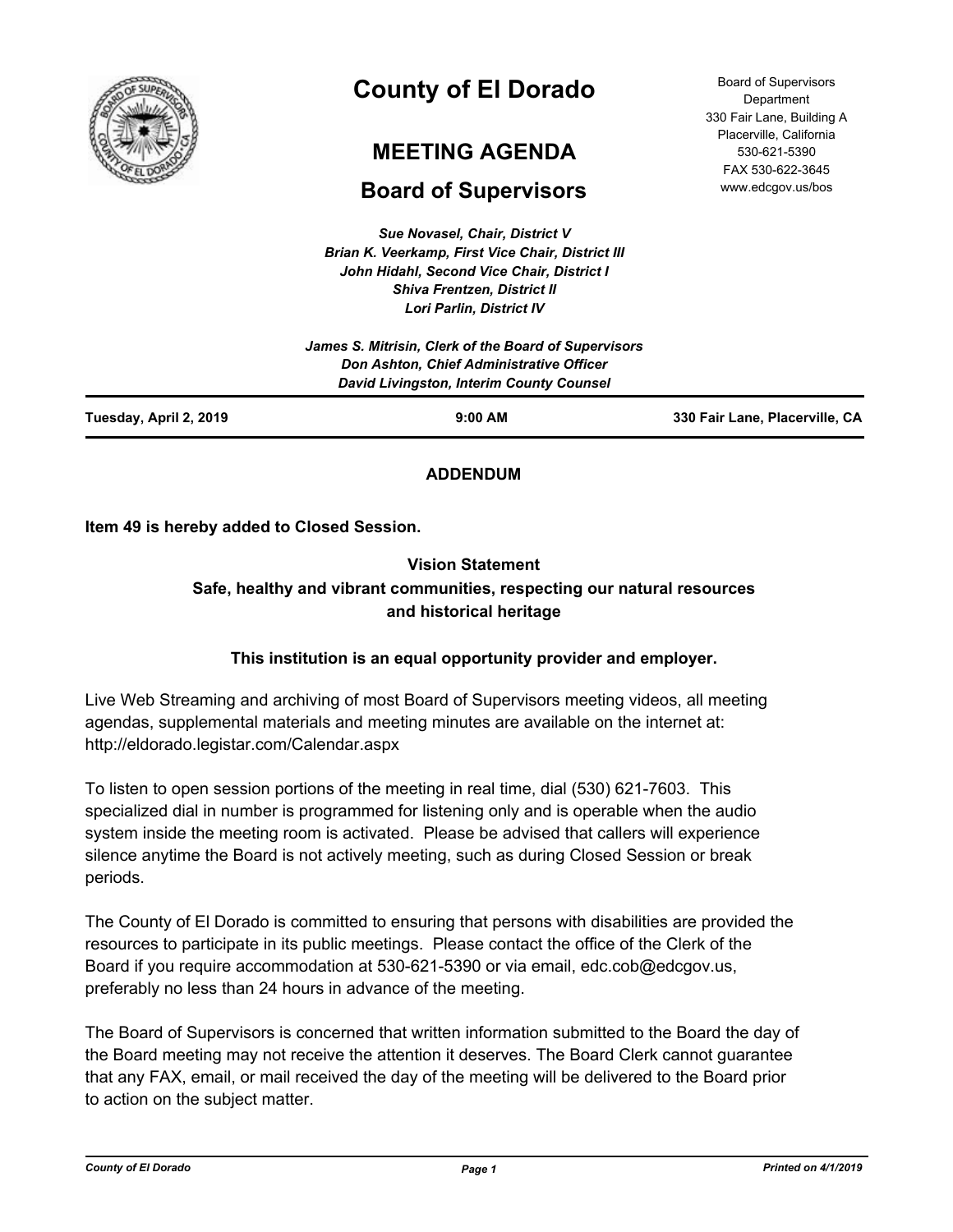The Board meets simultaneously as the Board of Supervisors and the Board of Directors of the Air Quality Management District, In-Home Supportive Services, Public Housing Authority, Redevelopment Agency and other Special Districts.

For Purposes of the Brown Act § 54954.2 (a), the numbered items on this Agenda give a brief description of each item of business to be transacted or discussed. Recommendations of the staff, as shown, do not prevent the Board from taking other action.

Materials related to an item on this Agenda submitted to the Board of Supervisors after distribution of the agenda packet are available for inspection during normal business hours in the public viewing packet located in Building A, 330 Fair Lane, Placerville or in the Board Clerk's Office located at the same address. Such documents are also available on the Board of Supervisors' Meeting Agenda webpage subject to staff's ability to post the documents before the meeting.

#### **PROTOCOLS FOR PUBLIC COMMENT**

Public comment will be received at designated periods as called by the Board Chair.

Public comment on items scheduled for Closed Session will be received before the Board recesses to Closed Session.

Except with the consent of the Board, individuals shall be allowed to speak to an item only once.

On December 5, 2017, the Board adopted the following protocol relative to public comment periods. The Board adopted minor revisions to the protocol on February 26, 2019, incorporated herein:

Time for public input will be provided at every Board of Supervisors meeting. Individuals will have three minutes to address the Board. Individuals authorized by organizations will have three minutes to present organizational positions and perspectives and may request additional time, up to five minutes. At the discretion of the Board, time to speak by any individual may be extended.

Public comment on certain agenda items designated and approved by the Board may be treated differently with specific time limits per speaker or a limit on the total amount of time designated for public comment. It is the intent of the Board that quasi-judicial matters have additional flexibility depending upon the nature of the issue. It is the practice of the Board to allocate 20 minutes for public comment during Open Forum and for each agenda item to be discussed. (Note: Unless designated on the agenda, there is no Open Forum period during Special Meetings.)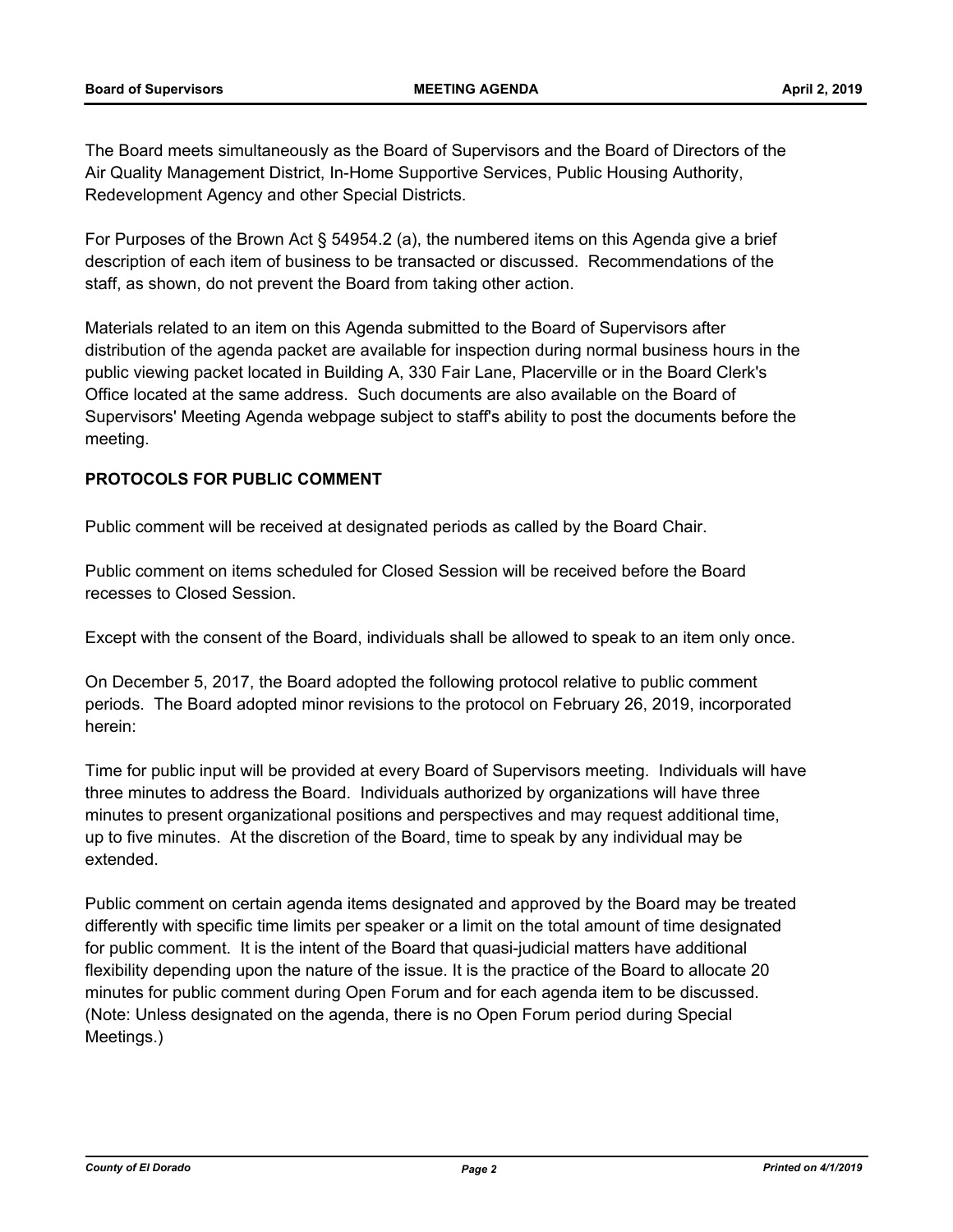Individual Board members may ask clarifying questions but will not engage in substantive dialogue with persons providing input to the Board.

If a person providing input to the Board creates a disruption by refusing to follow Board guidelines, the Chair of the Board may take the following actions:

Step 1. Request the person adhere to Board guidelines. If the person refuses, the Chair may turn off the speaker's microphone.

Step 2. If the disruption continues, the Chair may order a recess of the Board meeting.

Step 3. If the disruption continues, the Chair may order the removal of the person from the Board meeting.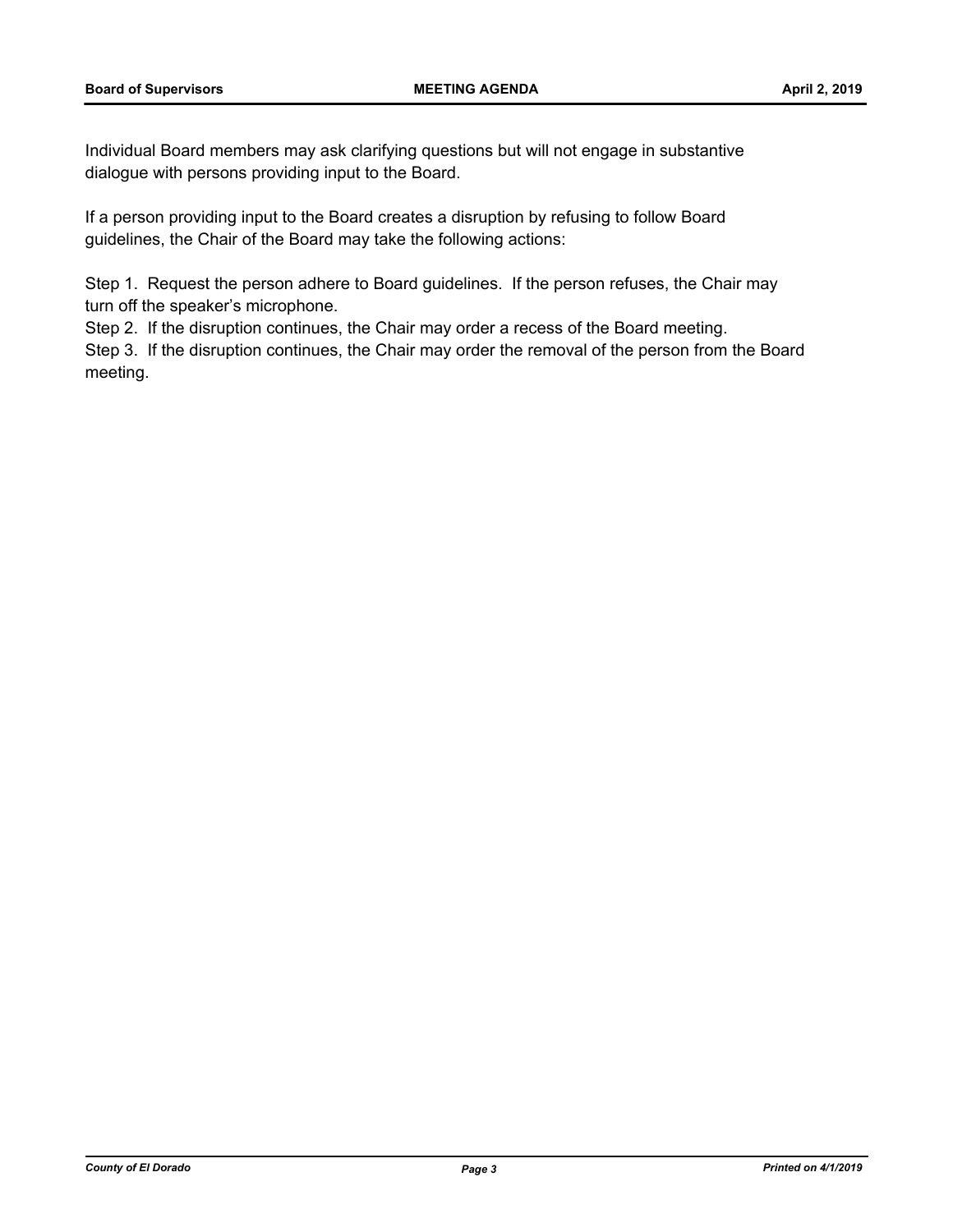#### **9:00 A.M. - CALL TO ORDER**

#### **INVOCATION AND PLEDGE OF ALLEGIANCE TO THE FLAG**

#### **ADOPTION OF THE AGENDA AND APPROVAL OF CONSENT CALENDAR**

The Board may make any necessary additions, deletions or corrections to the agenda including moving items to or from the Consent Calendar and adopt the agenda and the Consent Calendar with one single vote. A Board member may request an item be removed from the Consent Calendar for discussion and separate Board action. At the appropriate time as called by the Board Chair, members of the public may make a comment on matters on the Consent Calendar prior to Board action.

#### **OPEN FORUM**

Open Forum is an opportunity for members of the public to address the Board of Supervisors on subject matter that is not on their meeting agenda and within their jurisdiction. Public comments during Open Forum are limited to three minutes per person. Individuals authorized by organizations will have three minutes to present organizational positions and perspectives and may request additional time, up to five minutes. The total amount of time reserved for Open Forum is 20 Minutes.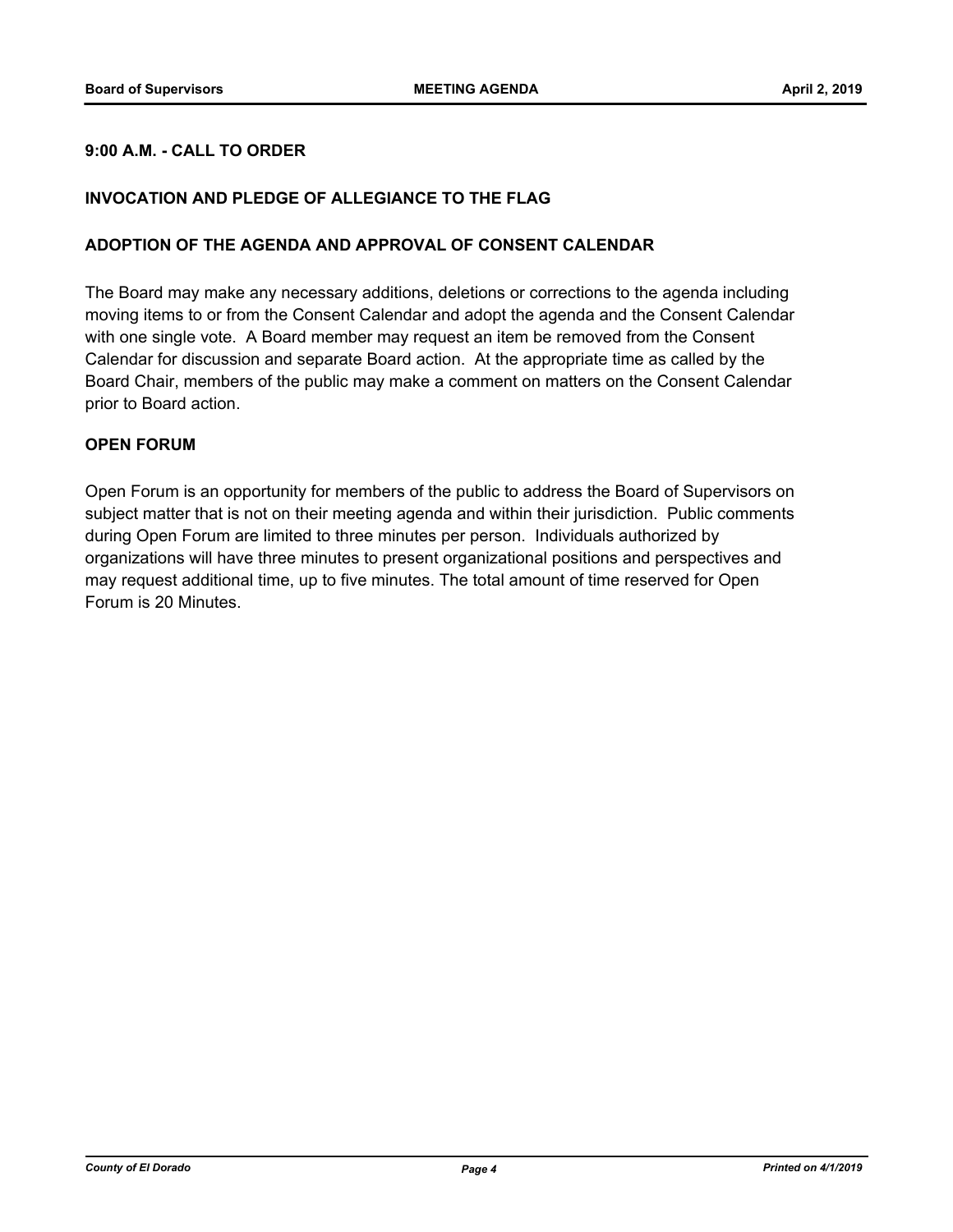#### **CONSENT CALENDAR**

**1.** [19-0508](http://eldorado.legistar.com/gateway.aspx?m=l&id=/matter.aspx?key=25829) Clerk of the Board recommending the Board approve the Minutes from the regular meeting of the Board of Supervisors on March 19, 2019.

#### **GENERAL GOVERNMENT - CONSENT ITEMS**

- **2.** [19-0352](http://eldorado.legistar.com/gateway.aspx?m=l&id=/matter.aspx?key=25673) Auditor-Controller and the Assessment and Community Facilities District Screening Committee recommending the Board adopt and authorize the Chair to sign "Resolution **049-2019** Authorizing the Issuance and Sale of Special Tax Bonds and Approving and Authorizing Forms of Fiscal Agent Agreement, Preliminary Official Statement and Bond Purchase Agreement; and Authorizing Additional Actions in Connection Therewith for Community Facilities District No. 2018-1 (Bass Lake Hills)."
- **3.** [16-0305](http://eldorado.legistar.com/gateway.aspx?m=l&id=/matter.aspx?key=20961) Chief Administrative Office recommending the Board find that a state of emergency continues to exist in El Dorado County as a result of unprecedented tree mortality due to drought conditions and related bark beetle infestations. (Cont. 3/19/19, Item 2)
- **4.** [19-0429](http://eldorado.legistar.com/gateway.aspx?m=l&id=/matter.aspx?key=25750) Chief Administrative Office recommending the Board adopt revisions to Board Policy B-2, Fee Waiving.

#### **FUNDING:** General Fund.

**5.** [19-0347](http://eldorado.legistar.com/gateway.aspx?m=l&id=/matter.aspx?key=25668) Chief Administrative Office, Facilities Division, recommending the Board: 1) Approve and authorize the Chair to execute Agreement for Services 3777 with Tri-Signal Integration, Inc., for periodic, scheduled fire extinguisher inspections as well as services on an "as needed" basis, in an amount not to exceed \$200,000 for a three-year term (April 2, 2019 through March 31, 2022); and 2) Make findings that it is more economical and feasible to contract out the requested services in accordance with Chapter 3.13, Section 3.13.030, of the County Purchasing Ordinance.

#### **FUNDING:** General Fund.

**6.** [19-0376](http://eldorado.legistar.com/gateway.aspx?m=l&id=/matter.aspx?key=25697) Chief Administrative Office, Facilities Division, recommending the Board: 1) Find that the following real properties located at: 6940 Perks Court (APN 327-130-18-100), 6910 Perks Court (APN 327-130-19-100), 6880 Perks Court (APN 327-130-20-100) and APN 327-130-79-100 (No address), which is directly in front of 6854 Perks Court, are all not required for public use; and

2) Declare the properties as surplus and direct staff to begin the process of sale or disposition of the properties.

#### **FUNDING:** NA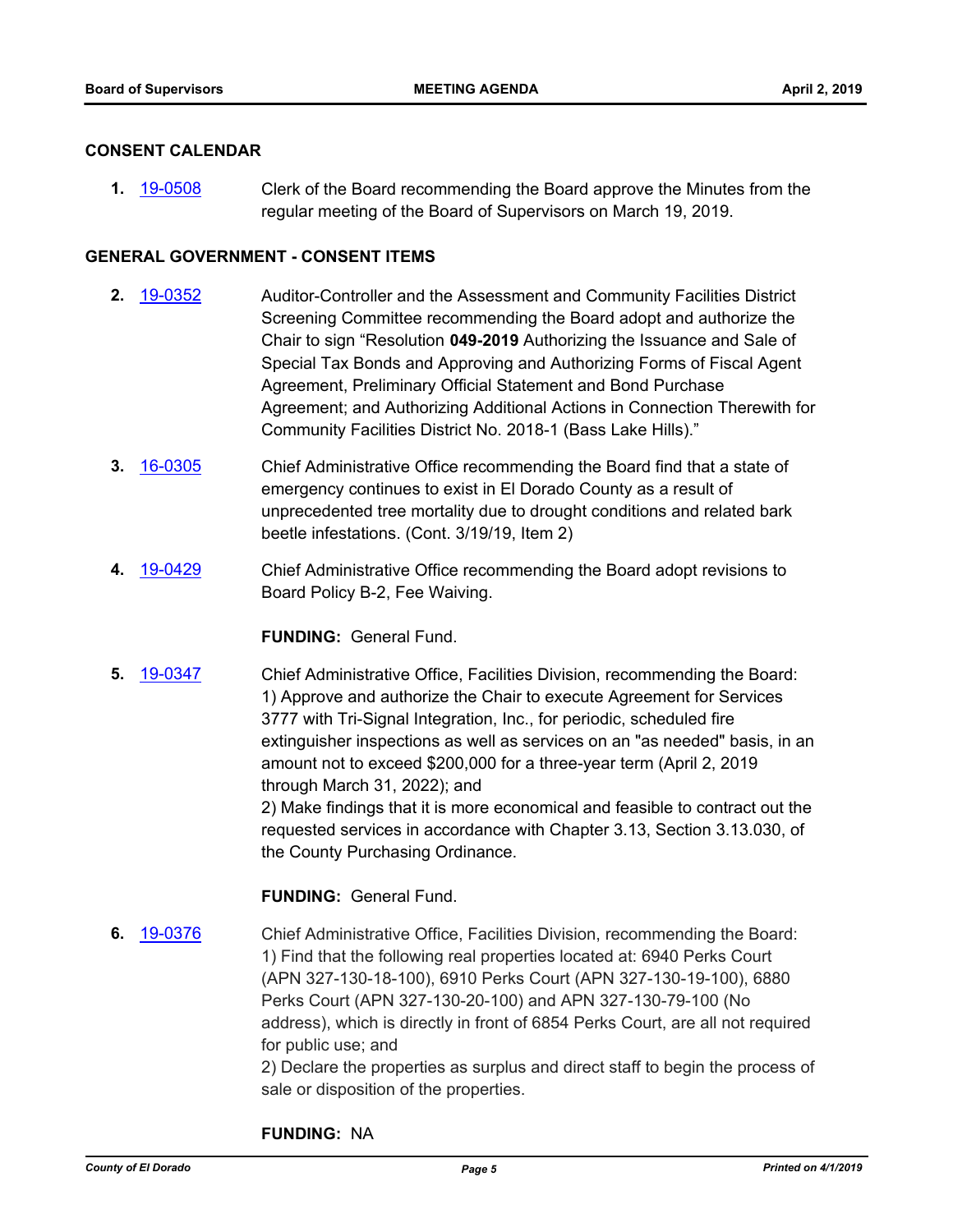**7.** [19-0510](http://eldorado.legistar.com/gateway.aspx?m=l&id=/matter.aspx?key=25831) Chief Administrative Office, Parks Division, recommending the Board: 1) Designate property located at/near Bass Lake and Bass Lake Road in El Dorado Hills identified as Assessors Parcel Number 115-400-02, approximately 41 acre parcel, as surplus property except for 100 foot strip of land to connect Bass Lake Road to Silver Spring Parkway; and 2) Authorize and appoint the Chief Administrative Officer, or designee, as the real estate negotiator on behalf of the County, to enter into negotiations with the El Dorado Hills Community Services District or their designated representative, for said property.

#### **FUNDING:** N/A

**8.** [18-1891](http://eldorado.legistar.com/gateway.aspx?m=l&id=/matter.aspx?key=25241) Chief Administrative Office, Parks Division, recommending the Board consider the following:

> 1) Approve the addition of (1) Septic Pumper Trailer fixed asset to the Board-approved fixed asset list;

2) Authorize the attached budget transfer in the amount of \$25,000 (4/5 vote required);

3) Make findings in accordance with Section 3.12.160. of the El Dorado County Ordinance Code exempting the competitive bidding process due to the unique nature of the property or services required precludes competitive bidding;

4) Authorize the sole source acquisition of the fixed asset through WFO Concepts; and

5) Authorize the Purchasing Agent to issue a purchase order up to \$25,000, plus applicable taxes and fees.

**FUNDING:** State Off-Highway Vehicle (Green Sticker).

- **9.** [19-0519](http://eldorado.legistar.com/gateway.aspx?m=l&id=/matter.aspx?key=25840) Chief Administrative Office recommending the Board approve corrected budget transfer language for items included in November and December 2018 final budget amendments, and increase the General Fund Appropriation for Contingency by \$93,000 to balance to previously authorized use of Contingency; balance the operating transfer account for a transfer from Special Revenue Funds (Ponderosa Quimby Fee) to the Accumulative Capital Outlay Fund; and decrease contingency and increase contributions in the SMUD Special Revenue Fund to provide the correct pass through funding to the Georgetown Public Utility District. (Attached worksheet, 4/5 vote required).
- **10.** [19-0378](http://eldorado.legistar.com/gateway.aspx?m=l&id=/matter.aspx?key=25699) Chief Administrative Office, Parks Division, recommending the Board accept with thanks a monetary donation of \$440 from Jeanette Garner, resident of the unincorporated community of El Dorado, California, to purchase and install a park bench along the El Dorado Trail.

**FUNDING:** Donation.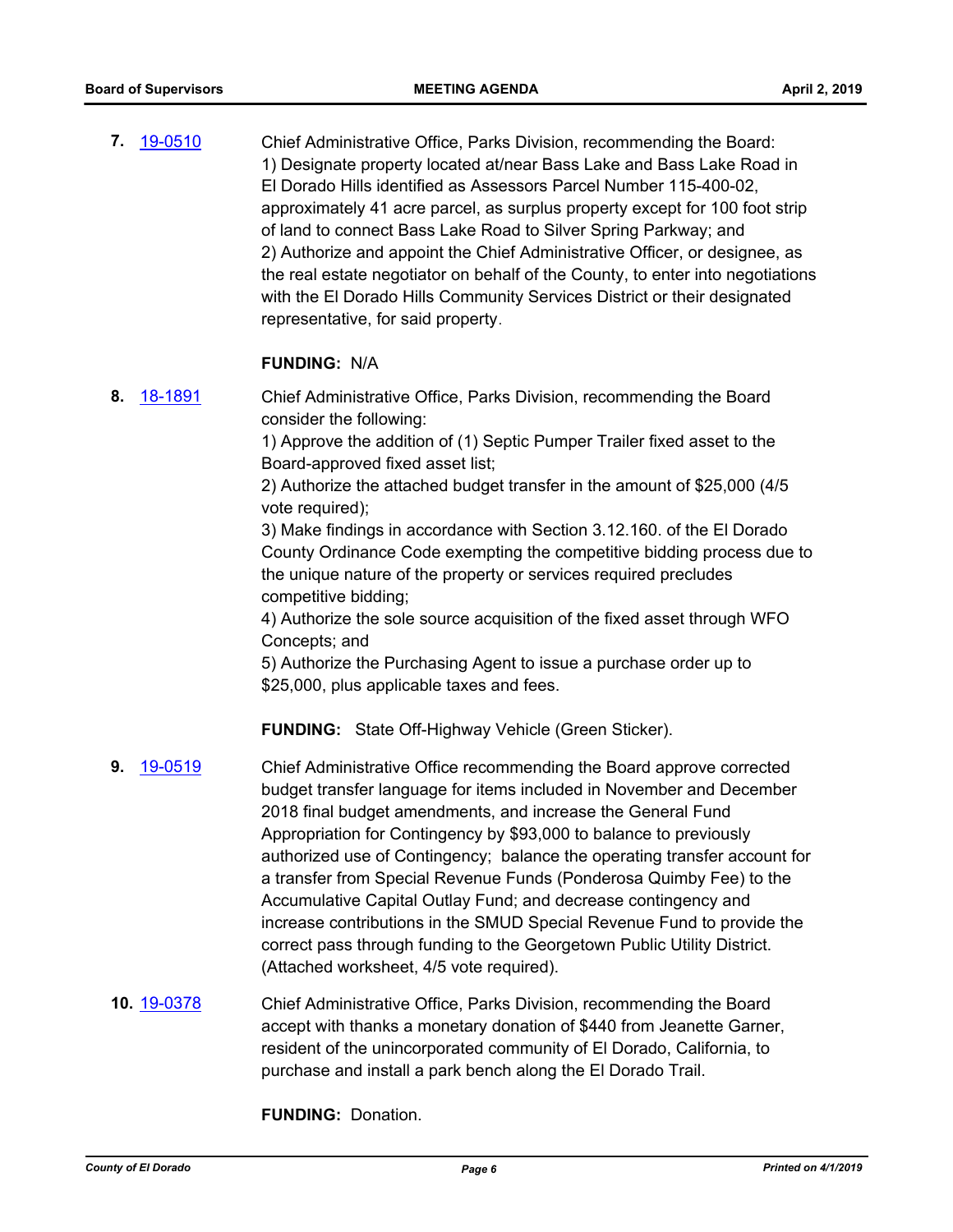| 11. 19-0439 | Chief Administrative Office, Procurement and Contracts, recommending<br>the Board approve the following:<br>1) Award Bid 19-425-057 for the purchase of Office Furniture to the low<br>qualified bidders, Sierra Office Systems Products, Inc. of Placerville, CA<br>and Express Office Products, Inc. of Rancho Cordova, CA;<br>2) Authorize the Purchasing Agent to issue two (2) purchase contracts to<br>the same two (2) bidders for a total of \$420,000; one to Sierra Office<br>System Products in the amount of \$400,000, and one to Express Office<br>Products in the amount of \$20,000 for a twenty-four month (24-month) term<br>following Board approval; and<br>3) Authorize the Purchasing Agent to increase the purchase order<br>contracts on an "as needed" basis during the awarded period as long as<br>funding is available within the requesting department's budget. |
|-------------|-----------------------------------------------------------------------------------------------------------------------------------------------------------------------------------------------------------------------------------------------------------------------------------------------------------------------------------------------------------------------------------------------------------------------------------------------------------------------------------------------------------------------------------------------------------------------------------------------------------------------------------------------------------------------------------------------------------------------------------------------------------------------------------------------------------------------------------------------------------------------------------------------|
|             | <b>FUNDING:</b> Various - General Fund and Non-General Fund.                                                                                                                                                                                                                                                                                                                                                                                                                                                                                                                                                                                                                                                                                                                                                                                                                                  |
| 12. 19-0448 | Clerk of the Board, based upon the recommendation of the Diamond<br>Springs and El Dorado Community Advisory Committee, recommending<br>the Board make the following appointment to the Diamond Springs and El<br>Dorado Community Advisory Committee:<br>Reappoint Warren R. Pesses, Member, Term Expiration 4/2/2023.                                                                                                                                                                                                                                                                                                                                                                                                                                                                                                                                                                       |
| 13. 19-0457 | Clerk of the Board, based upon the recommendation of Supervisor<br>Novasel, recommending the Board make the following appointment to the<br><b>Happy Homestead Cemetery District:</b><br>Accept the resignation of Charles Knowlton, Member; and<br>Appoint Doug Witt, Member (Vacant), Term Expiration 1/1/2023.                                                                                                                                                                                                                                                                                                                                                                                                                                                                                                                                                                             |
| 14. 19-0474 | Elections Department recommending the Board declare the results of the<br>official canvass of the March 5, 2019 Mosquito Fire Protection District                                                                                                                                                                                                                                                                                                                                                                                                                                                                                                                                                                                                                                                                                                                                             |

#### **FUNDING:** N/A

**15.** [19-0464](http://eldorado.legistar.com/gateway.aspx?m=l&id=/matter.aspx?key=25785) Human Resources Department recommending the Board adopt and authorize the Chair to sign Resolution **043-2019** to correct the total number of allocations erroneously assigned to the Sheriff's Technician I/II classification on March 5, 2019, Legistar 19-0282.

Special Mail Ballot Election conducted by the Registrar of Voters.

**FUNDING:** General Fund.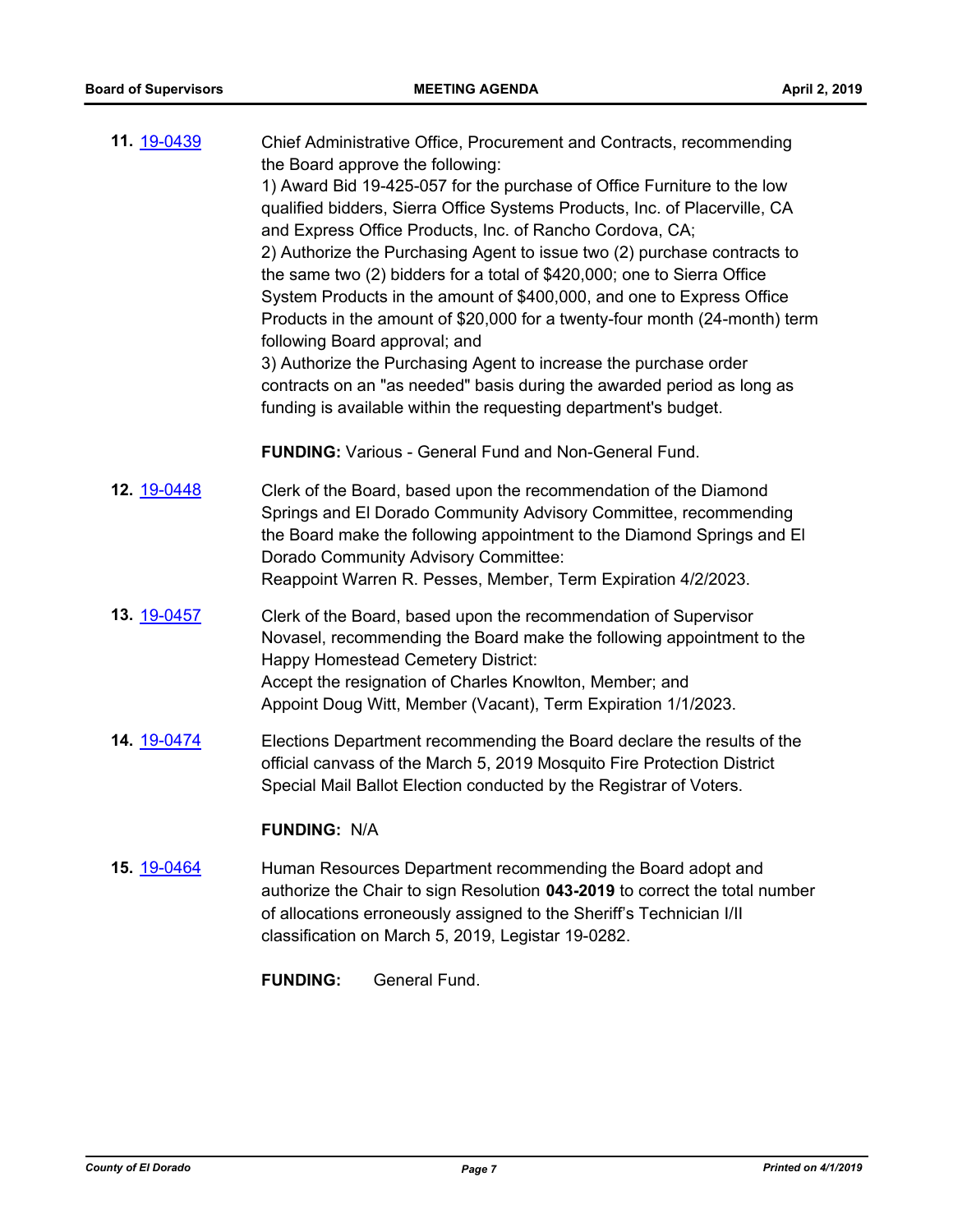| 16. 19-0465        | Human Resources Department recommending the Board approve and<br>adopt the following:<br>1) Revised class specifications for the Health and Human Services<br>Agency: Nutritionist and Nutrition Services Supervisor;<br>2) Revised class specification for the Probation Department: Probation<br>Assistant;<br>3) New County-wide class specification: Sr. Paralegal; and<br>4) Adopt and authorize the Chair to sign Resolution 044-2019 to approve<br>the salary range, job class number, and bargaining unit for the new<br>classification of Sr. Paralegal.                                                                                                                          |
|--------------------|--------------------------------------------------------------------------------------------------------------------------------------------------------------------------------------------------------------------------------------------------------------------------------------------------------------------------------------------------------------------------------------------------------------------------------------------------------------------------------------------------------------------------------------------------------------------------------------------------------------------------------------------------------------------------------------------|
|                    | <b>FUNDING:</b><br>N/A                                                                                                                                                                                                                                                                                                                                                                                                                                                                                                                                                                                                                                                                     |
| <b>17. 19-0466</b> | Human Resources Department recommending the Board approve a<br>proposed departmental reorganization within the Human Resources<br>Department. To support such, Human Resources Department is<br>recommending the Board:<br>1) Approve and adopt the revised department-specific class specification<br>of Principal Human Resources Analyst; and<br>2) Adopt and authorize the Chair to sign Resolution 045-2019 to delete<br>one (1.0 FTE) vacant Sr. Human Resources Analyst allocation and one<br>(1.0 FTE) vacant Labor Relations Manager allocation, and add two (1.0<br>FTE) Principal Human Resources Analyst allocations in the Human<br>Resources Department.                     |
|                    | <b>FUNDING:</b><br>General Fund (Cost Savings).                                                                                                                                                                                                                                                                                                                                                                                                                                                                                                                                                                                                                                            |
| 18. 19-0468        | Human Resources Department recommending the Board:<br>1) Approve and adopt the new department-specific class specification of<br>Assistant Director of Child Support Services; and<br>2) Adopt and authorize the Chair to sign Resolution 046-2019 to approve<br>the following:<br>a) Deletion of one (1.0 FTE) vacant Assistant Director of Child Support<br>Services/Chief Attorney allocation and addition of one (1.0 FTE) Assistant<br>Director of Child Support Services allocation in the Department of Child<br>Support Services; and<br>b) The job class number, bargaining unit, and salary range for the new<br>classification of Assistant Director of Child Support Services. |
|                    | General Fund.<br><b>FUNDING:</b>                                                                                                                                                                                                                                                                                                                                                                                                                                                                                                                                                                                                                                                           |
| 19. 19-0413        | Supervisor Novasel recommending the Board adopt and authorize the<br>Chair to sign Resolution 036-2019 recognizing highway restrictions on<br>June 2, 2019, for the 28th Annual America's Most Beautiful Bike Ride.                                                                                                                                                                                                                                                                                                                                                                                                                                                                        |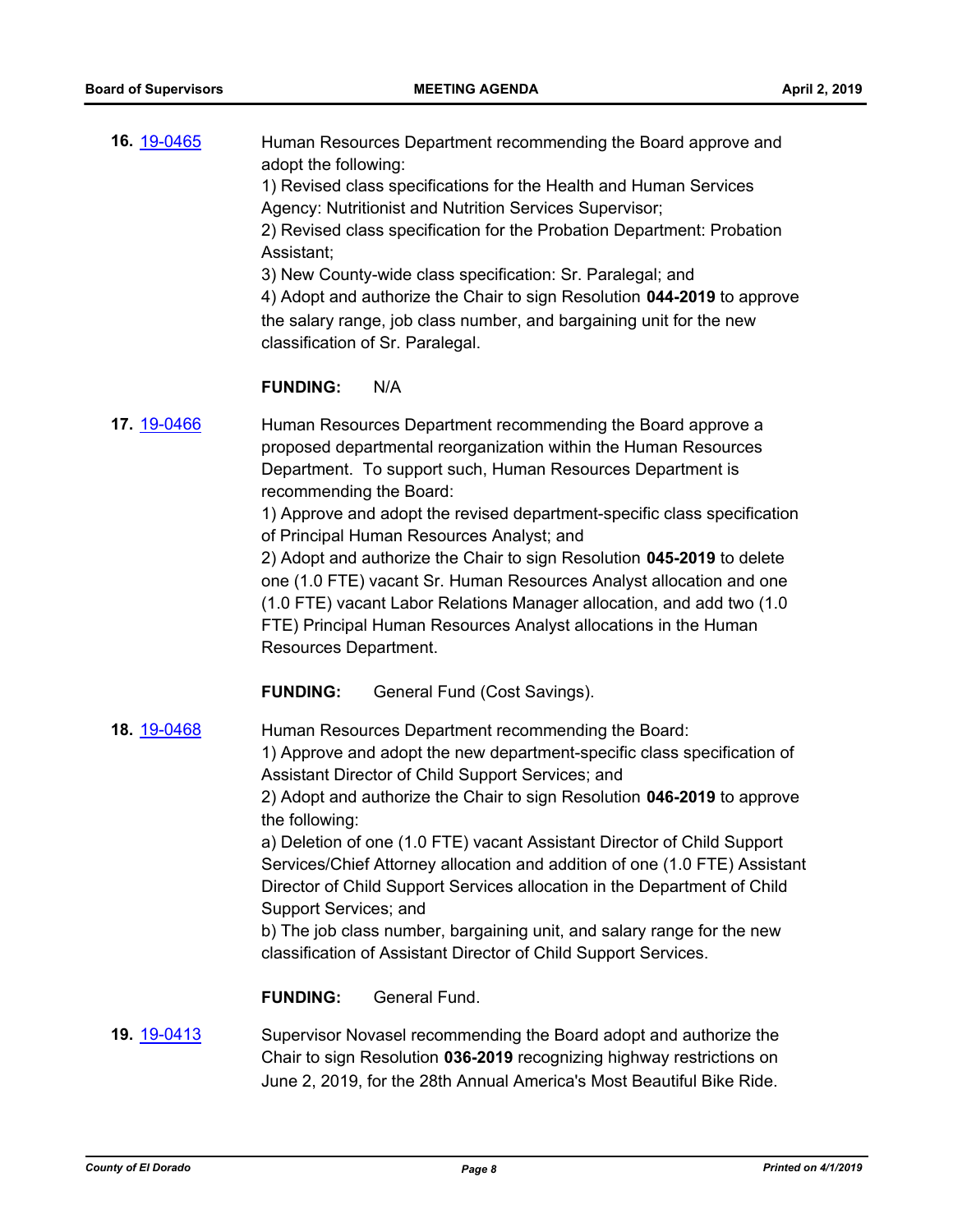| 20. 19-0422 | Supervisor Novasel recommending the Board adopt and authorize the<br>Chair to sign Resolution 037-2019 acknowledging highway restrictions at<br>Lake Tahoe for the 17th Annual Tour de Tahoe - Bike Big Blue cycling<br>event to be held on Sunday, September 8, 2019.                                                                    |
|-------------|-------------------------------------------------------------------------------------------------------------------------------------------------------------------------------------------------------------------------------------------------------------------------------------------------------------------------------------------|
| 21. 19-0526 | Supervisor Novasel recommending the Board adopt and authorize the<br>Chair to sign Resolution 048-2019 to set 9:00 A.M. as the begin time for all<br>remaining regular meetings of the Board of Supervisors for 2019, thereby<br>amending Resolution 230-2018.                                                                            |
| 22. 19-0532 | Supervisor Veerkamp recommending the Board authorize the signature of<br>all five Supervisors on a recognition certificate for Doris Henke. To honor<br>her selfless volunteer service of 25 years with Snowline Hospice, sitting at<br>the bedside of patients at end of life and providing kind and gentle support<br>for the families. |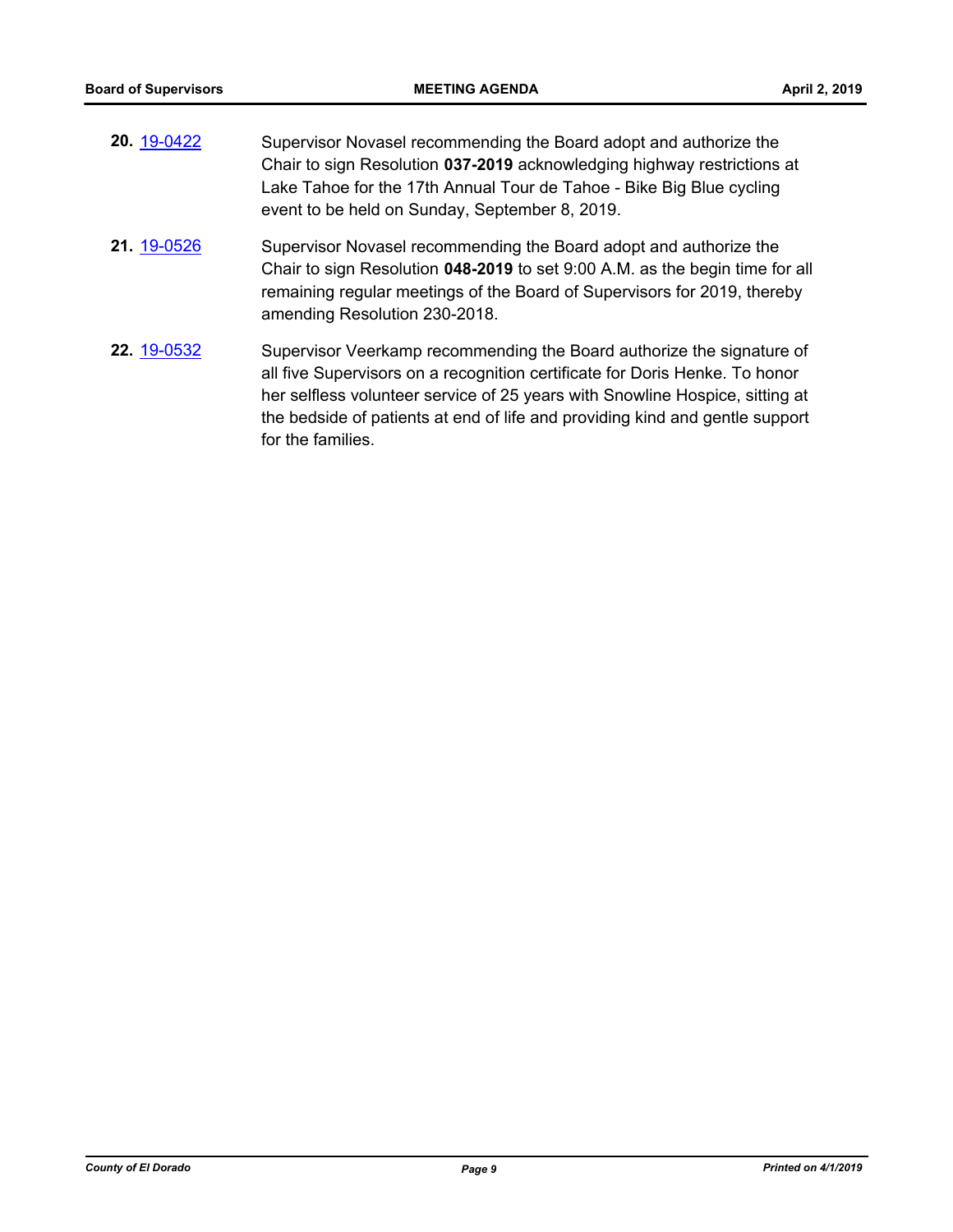#### **HEALTH AND HUMAN SERVICES - CONSENT ITEMS**

**23.** [19-0080](http://eldorado.legistar.com/gateway.aspx?m=l&id=/matter.aspx?key=25401) Health and Human Services Agency recommending the Board of Supervisors, acting as the Governing Board of the In-Home Supportive Services Public Authority (IHSS PA):

> 1) Approve and authorize the Chair to sign Amendment II to Agreement for Services 538-S1710 (also known as Agreement for Services 977) with Industrial Employers and Distributors Association (IEDA), for the provision of wage and health benefits negotiation assistance between the IHSS PA and the United Domestic Workers of America, to extend the term from June 20, 2017 through June 30, 2019 by one year to end June 30, 2020, and increase the maximum contractual obligation by \$24,000 to \$72,000, for the term of the Agreement;

2) Make findings in accordance with County Ordinance 3.13.030 that it is more economical and feasible to contract with IEDA for services provided under this Agreement 538-S1710 because the work performed under this Agreement requires special skills and qualifications involved in the performance of the work, and a contract is necessary to protect against a conflict of interest; and

3) Authorize the Purchasing Agent, or designee, to execute further documents relating to Agreement for Services 538-S1710, including amendments that do not increase the dollar amount or term of the Agreement, and contingent upon approval by County Counsel and Risk Management. (Cont. 3/19/19, Item 8)

**FUNDING:** 34% State, 50% Federal, 9% Realignment, and 7% General Fund.

**24.** [19-0399](http://eldorado.legistar.com/gateway.aspx?m=l&id=/matter.aspx?key=25720) Health and Human Services Agency recommending the Board: 1) Adopt and authorize the Chair to sign a proclamation to recognize April 1 - 7, 2019 as National Public Health Week; and 2) Acknowledge the efforts of the Health and Human Services Agency, Public Health Division, its partnering agencies, and the residents of the El Dorado County in creating healthy communities and neighborhoods.

**FUNDING**: N/A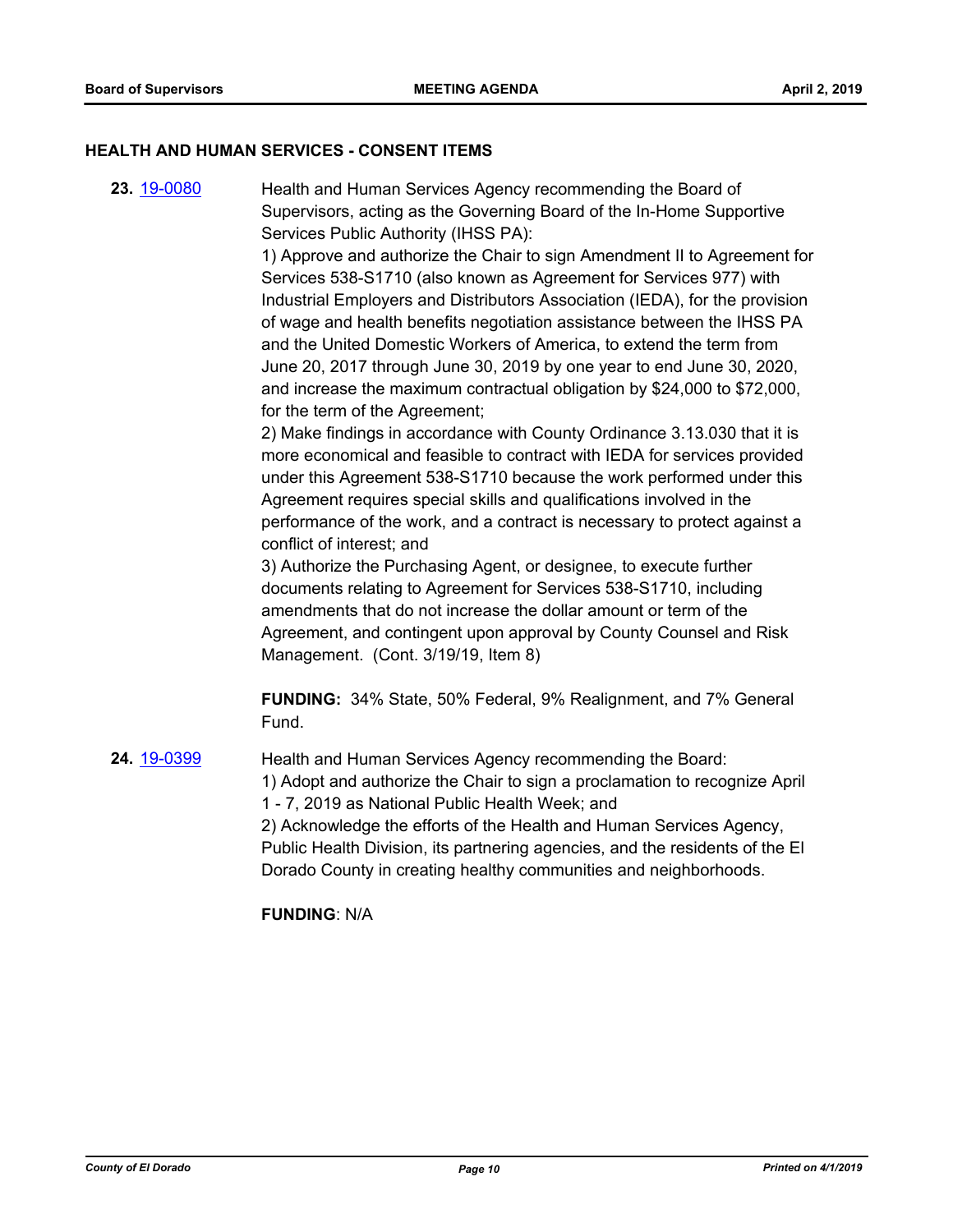#### **LAND USE AND DEVELOPMENT - CONSENT ITEMS**

**25.** [19-0155](http://eldorado.legistar.com/gateway.aspx?m=l&id=/matter.aspx?key=25475) Chief Administrative Office, Airports and Cemeteries Division, recommending the Board take the following actions pertaining to the Georgetown Airport - Crack Seal, Joint Seal, & Mark Runway, Taxiways, Aprons & T-Hangar Taxilanes; Change Runway End ID Project, Contract PW 17-31164, FENIX 3133, CIP 93527: 1) Approve and authorize the Chair to sign the Notice of Acceptance with Maxwell Asphalt, Inc.; and 2) Authorize the Clerk of the Board to release the Payment and Performance Bonds to the Surety upon notification from the Airports and Cemeteries Division after the one-year (1-year) guarantee period. **FUNDING:** Federal Aviation Administration Grant - Federal Funds (90%) and Accumulative Capital Outlay Funds (10%). **26.** [19-0287](http://eldorado.legistar.com/gateway.aspx?m=l&id=/matter.aspx?key=25609) Chief Administrative Office, Airports and Cemeteries Division, recommending the Board approve and sign the First Amendment to Agreement for Services 381-S1611 with Dario Mancio, for on-call burial and maintenance services at County-operated cemeteries, to extend the term of the Agreement to December 31, 2019, with no changes to the Agreement's not-to-exceed amount, and providing for administrative updates regarding notice and contract administration. **FUNDING:** General Fund, Georgetown Cemetery Zone of Benefit #3 Special Revenue Fund, and fees for cemetery plot sales and services. **27.** [19-0463](http://eldorado.legistar.com/gateway.aspx?m=l&id=/matter.aspx?key=25784) Community Development Services, Administration and Finance Division, recommending the Board approve and authorize the Chair to sign the Second Amendment to a perpetual agreement with Cardknox (Agreement 2709 - Attachment B), the credit card system provider for the TRAKiT system, to change the \$45 monthly service payment and \$89 yearly service payment to a one-time fee of \$200, for the life of the contract. **FUNDING:** Technology Fees (credit card processing fees are paid by cardholders). **28.** [18-1949](http://eldorado.legistar.com/gateway.aspx?m=l&id=/matter.aspx?key=25299) Department of Transportation recommending the Board approve and authorize the Chair to sign First Amendment to Road Improvement Agreement for Mercy Housing Sunset Lane Apartments, Offsite Improvements AGMT 13-53705 with Mercy Housing California 55, extending the performance period to January 4, 2020.

**FUNDING:** Developer Funded.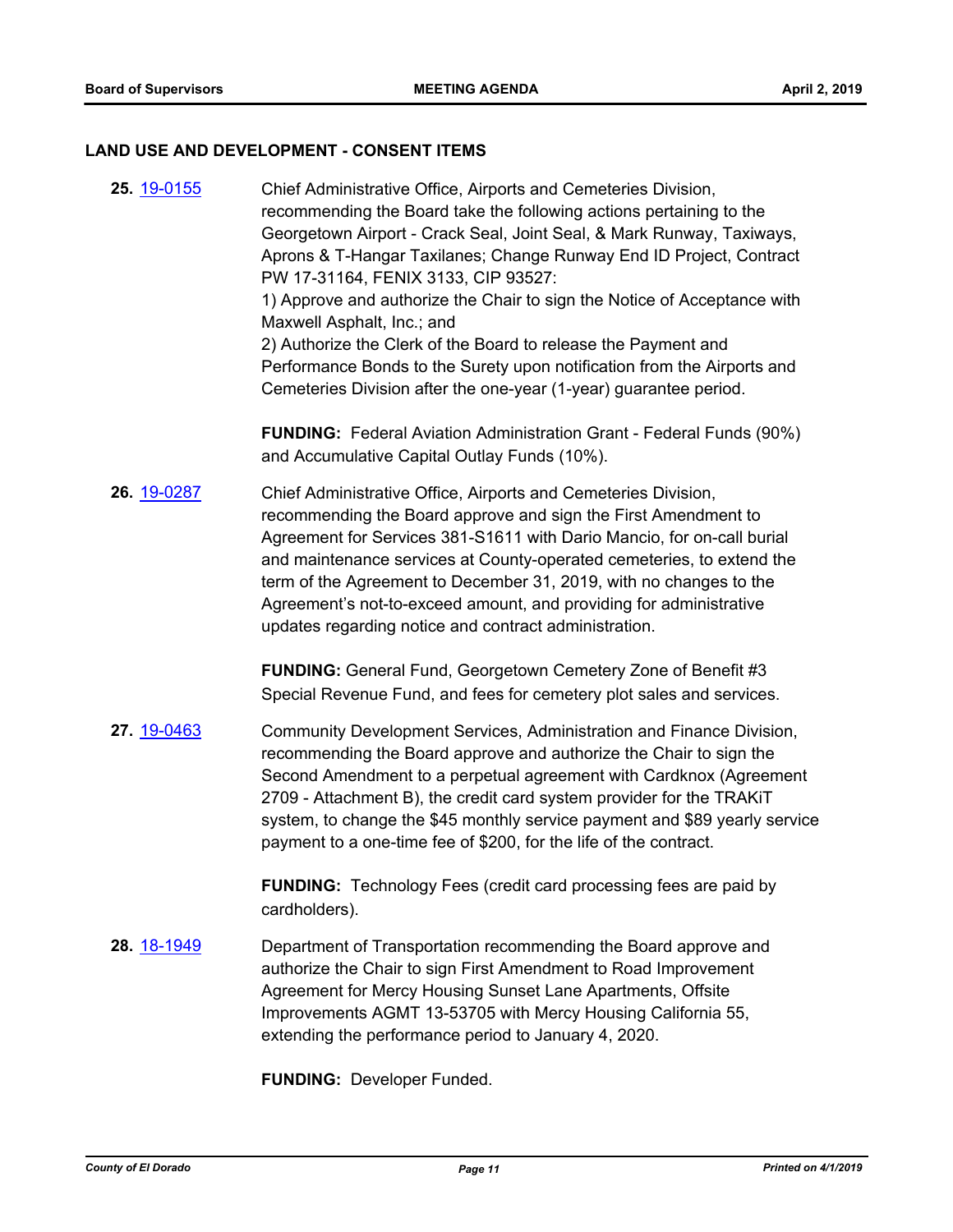**29.** [19-0152](http://eldorado.legistar.com/gateway.aspx?m=l&id=/matter.aspx?key=25472) Department of Transportation recommending the Board approve and authorize the Chair to sign Cooperative Agreement 03-0638 between California Department of Transportation and County of El Dorado defining the roles, responsibilities, and cost contribution of each agency related to the Plans, Specifications, and Estimate and Right-of-Way phases of the U.S. 50/Camino Area Safety Project, CIP 71319/36104015.

> **FUNDING:** Regional Surface Transportation Program Exchange Funds-Rural-EDCTC (49%), Traffic Impact Mitigation Fee - Hwy 50 (40%), State Transportation Impact Mitigation Fee (10%), Road Fund/Discretionary (1%). (State and Local Funds)

**30.** [19-0249](http://eldorado.legistar.com/gateway.aspx?m=l&id=/matter.aspx?key=25570) Department of Transportation recommending the Board adopt and authorize the Chair to sign Resolution **038-2019** sanctioning the adoption of speed limits on portions of Blackstone Parkway and Royal Oaks Drive.

**FUNDING:** Road Fund.

**31.** [19-0286](http://eldorado.legistar.com/gateway.aspx?m=l&id=/matter.aspx?key=25608) Department of Transportation recommending the Board adopt and authorize the Chair to sign Resolution **033-2019** accepting the 2018 revisions to the County of El Dorado Maintained Mileage System, reflecting no changes to total maintained mileage.

#### **FUNDING:** N/A

**32.** [19-0323](http://eldorado.legistar.com/gateway.aspx?m=l&id=/matter.aspx?key=25644) Department of Transportation recommending the Board take the following actions pertaining to the Safety Countermeasures at Various Locations Project, CIP 49320/36201034, Contract 3630:

> 1) Award the Construction Contract to Truesdell Corporation of California, Inc. who was determined to be the lowest, responsive, responsible bidder; 2) Approve and authorize the Chair to sign the Construction Contract, subject to final review and approval by County Counsel and Risk Management; and

3) Authorize the Director of Transportation to sign an Escrow Agreement, if requested by the Contractor and in accordance with Public Contract Code Section 22300, for the purpose of holding Contract retention funds.

**FUNDING**: Highway Safety Improvement Program Funds (100%). (Federal Funds)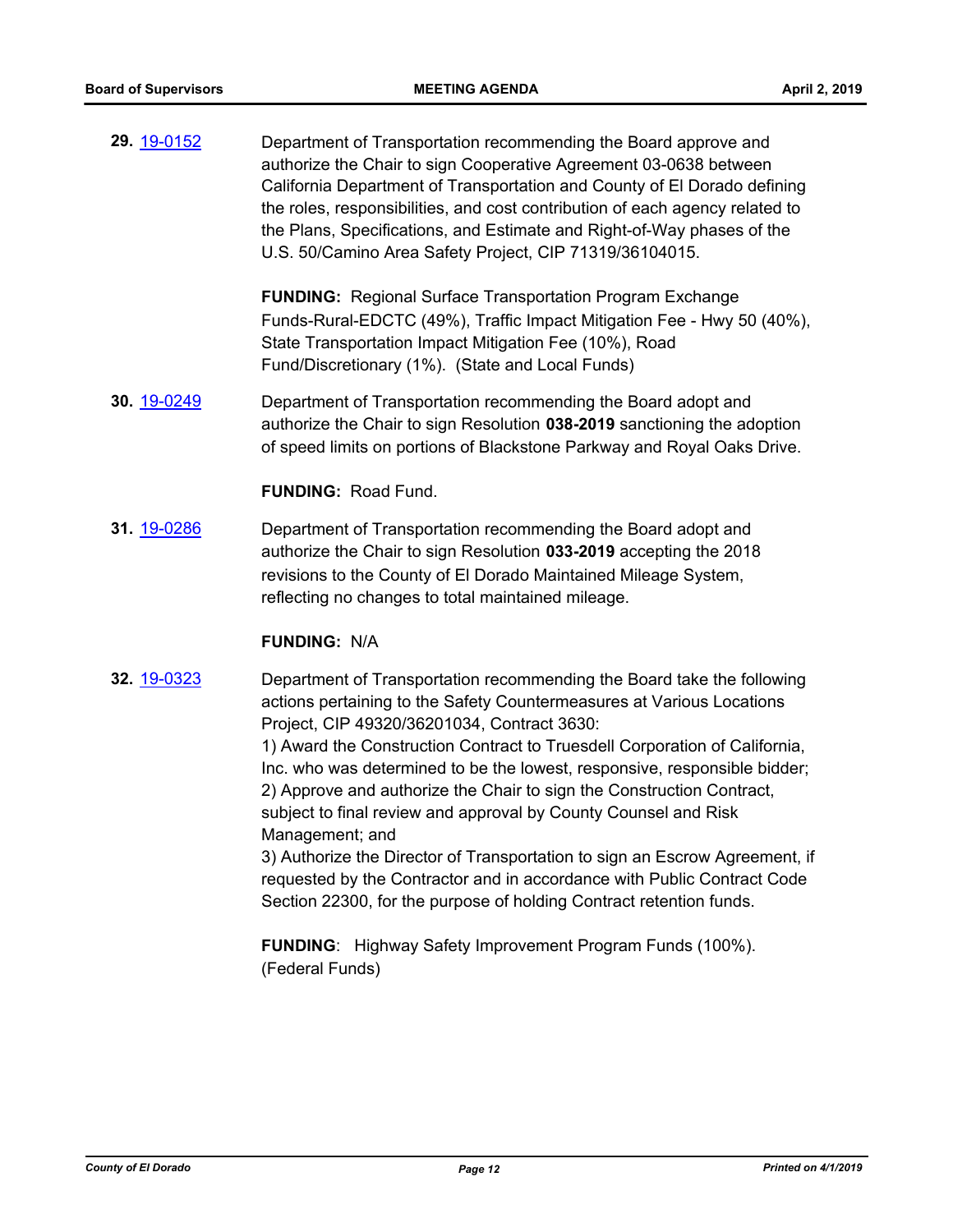**33.** [19-0348](http://eldorado.legistar.com/gateway.aspx?m=l&id=/matter.aspx?key=25669) Department of Transportation recommending the Board: 1) Approve and authorize the Chair to sign the Notice of Acceptance with Pacific Infrastructure Construction, LLC, for the New York Creek Trail (East) - Phase 2 Project, CIP 72308/36109008, Contract 2899; and 2) Approve and authorize the Clerk of the Board to release the Payment and Performance Bonds to the Surety upon notification from the Department of Transportation, after the one-year guarantee period.

> **FUNDING:** Congestion Mitigation and Air Quality Program (92.88%) (Federal Funds), Tribe (6.90%) (Local Funds), and Accumulative Capital Outlay (.21%) (ACO Funds).

**34.** [19-0346](http://eldorado.legistar.com/gateway.aspx?m=l&id=/matter.aspx?key=25667) Planning and Building Department, Planning Services Division-Current Planning submitting for approval the Large Lot Final Map (TM08-1463-F) for La Cañada Subdivision, creating a total of eight large lots for financing purposes consisting of six residential lots and two lettered lots on the 143-acre property. The property, identified as Assessor's Parcel Numbers 126-100-18 and 110-020-12, located on the west side of Salmon Falls Road, approximately 1,000 feet north of the intersection with Kaila Way, in the El Dorado Hills area, and recommending the Board approve Large Lot Final Map (TM08-1463-F) for La Cañada Subdivision. (Supervisorial District 4) (Cont. 3/19/19, Item 16)

#### **FUNDING:** N/A

- **35.** [19-0333](http://eldorado.legistar.com/gateway.aspx?m=l&id=/matter.aspx?key=25654) Surveyor's Office recommending the Board adopt and authorize the Chair to sign Resolution **034-2019** for Abandonment of Easement 19-003 to abandon public utility easements on Lots 167 and 168 of "Serrano Village K1 & K2 - Unit 5B", recorded at Book K of Subdivisions at Page 3, identified as Assessor's Parcel Numbers 123-660-011 and 123-660-012.
- **36.** [19-0400](http://eldorado.legistar.com/gateway.aspx?m=l&id=/matter.aspx?key=25721) Surveyor's Office recommending the Board adopt and authorize the Chair to sign Resolution **035-2019** for Abandonment of Easement 19-001 to abandon a portion of a public utility and drainage easement on Lot 54 of "Stonebriar, Unit No. 3", recorded at Book I of Subdivisions at Page 98, identified as Assessor's Parcel Number 117-200-015.

**FUNDING:** N/A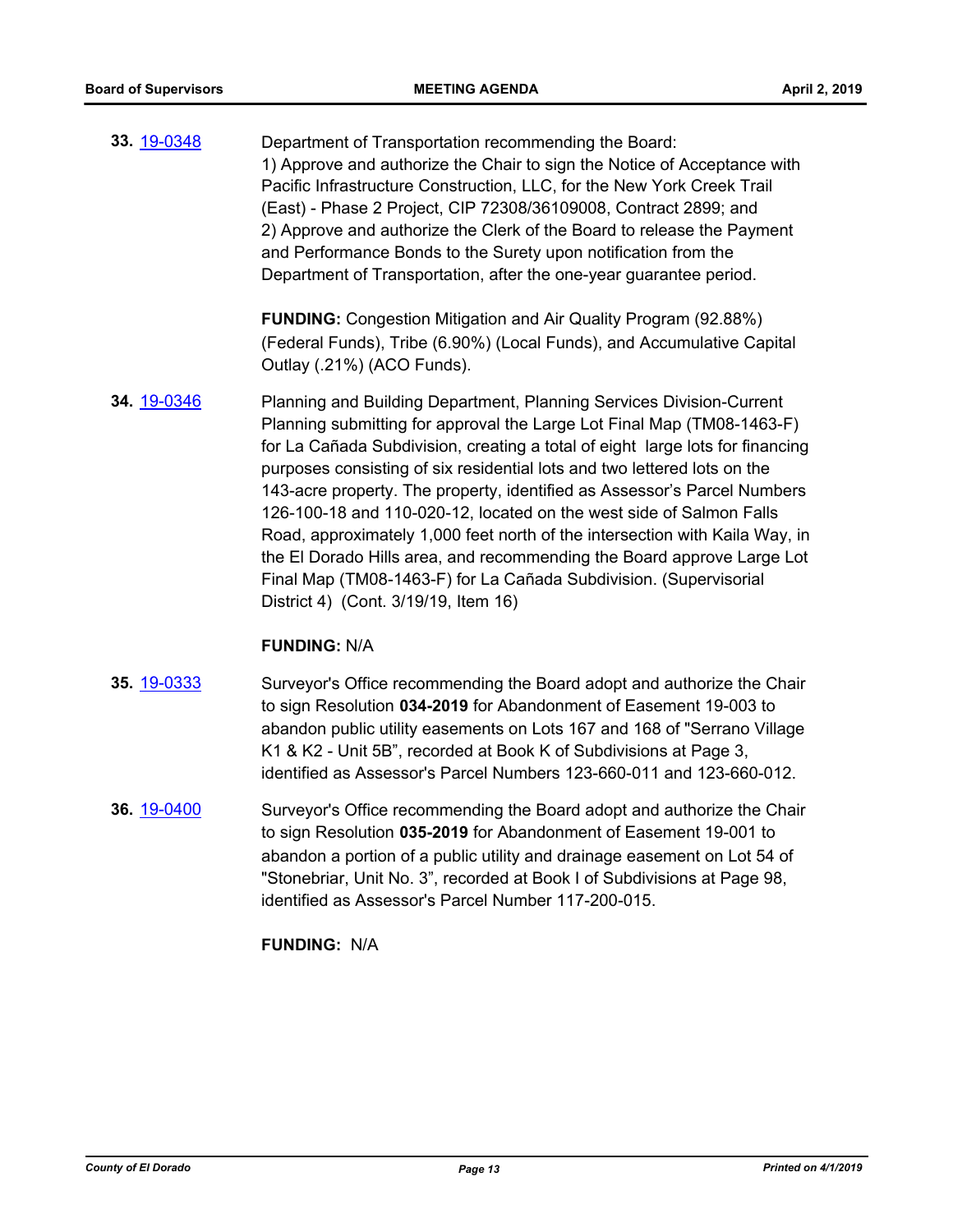#### **LAW AND JUSTICE - CONSENT ITEMS**

**37.** [19-0269](http://eldorado.legistar.com/gateway.aspx?m=l&id=/matter.aspx?key=25591) Probation Department recommending the Board consider the following: 1) Approve and authorize the Chair to sign Memorandum of Understanding 3769 and 3770 between Placerville Police Department, South Lake Tahoe Police Department, and El Dorado County Probation Department for "Managing the Effects of Public Safety Realignment Enforcement Operations Program." This agreement is for a term beginning upon final execution and expiring on June 30, 2019, for a not to exceed amount of \$50,000.00; and 2) Authorize the Purchasing Agent, or designee, to execute further

documents relating to Memorandum of Understanding 3769 and 3770, including amendments which do not increase the maximum dollar amount or term of the Agreement, contingent upon approval by County Counsel and Risk Management.

**FUNDING:** Community Corrections Funding and Public Safety Realignment legislation (AB 109).

**38.** [19-0417](http://eldorado.legistar.com/gateway.aspx?m=l&id=/matter.aspx?key=25738) Sheriff's Office recommending the Board approve and authorize the Sheriff to sign the Domestic Cannabis Eradication and Suppression Program grant funding Letter of Agreement 2019-14, with the United States Department of Justice Drug Enforcement Administration in the amount of \$40,000 for the period October 1, 2018 to September 30, 2019 to defray costs relating to the eradication and suppression of illicit marijuana.

> **FUNDING:** United States Department of Justice Drug Enforcement Administration.

**39.** [19-0425](http://eldorado.legistar.com/gateway.aspx?m=l&id=/matter.aspx?key=25746) Sheriff's Office, Probation Department and the District Attorney's Office, recommending that the Board authorize the Chair to sign Contract 3754 with Cordico Psychological Corporation, in the amount of \$93,600 for the term April 05, 2019 through April 04, 2022, for Psychological Fitness exams for employment.

**FUNDING:** General Fund.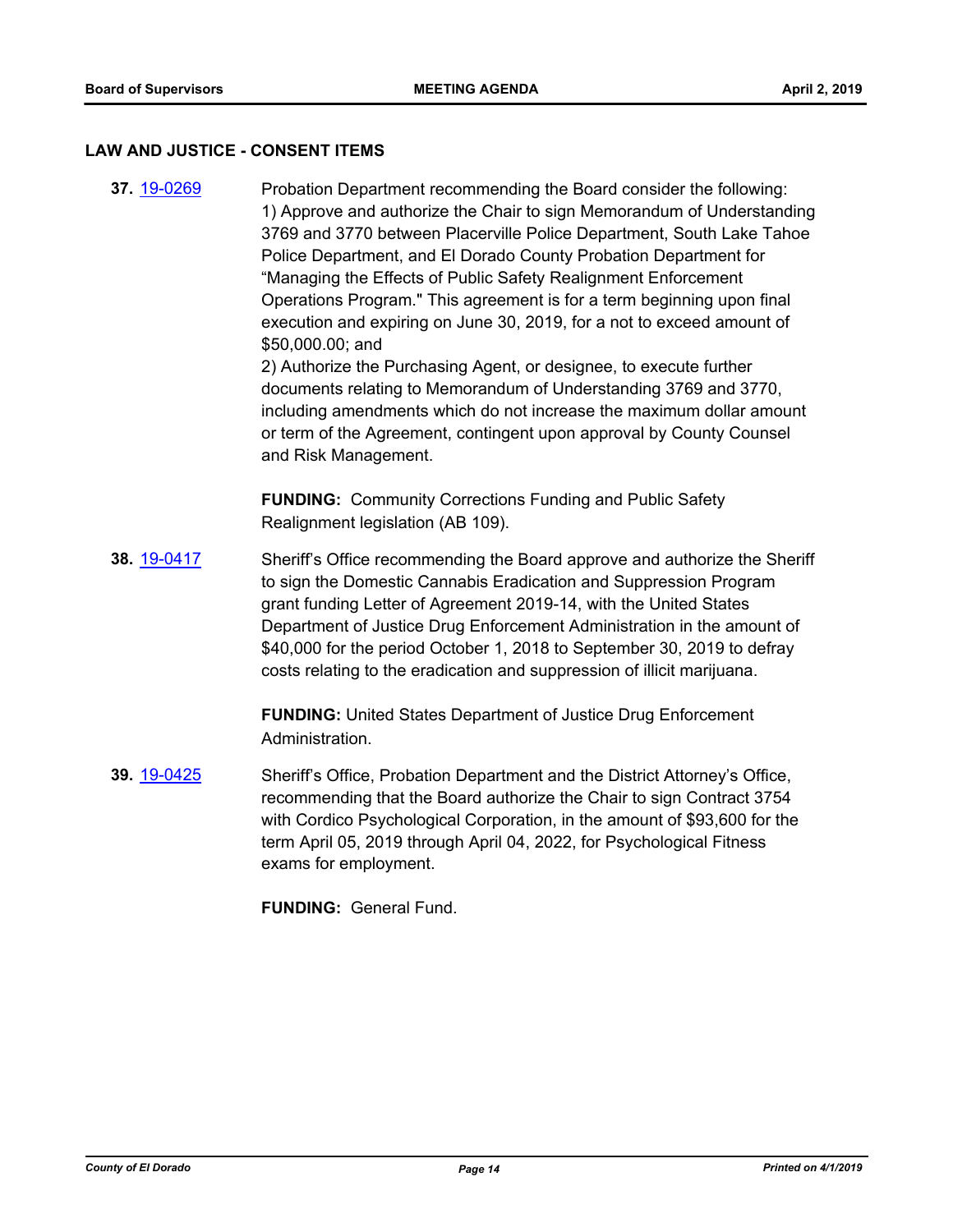| 40. 19-0446 | Sheriff's Office recommending the Board:<br>1) Waive formal bid requirements for the purchase of a Peterbilt 220<br>Chassis vehicle that will be used as the Sheriff's Office Explosives<br>Ordnance Disposal Truck in accordance with County Ordinance 3.12.160<br>Section D;<br>2) Authorize the Purchasing Agent to utilize the Sourcewell (formerly known<br>as National Joint Powers Alliance - NJPA) Contract 081716-PMC for the<br>acquisition of a Peterbilt 220 Chassis, and issue a PO for the purchase of<br>a Peterbilt 220 Chassis in the estimated amount of \$83,162 not including<br>tax and applicable fees;<br>3) Waive formal bid requirements for the purchase of a Truck Body that will<br>be mounted on the Peterbilt 220 Chassis in accordance with County<br>Ordinance 3.12.160 Section B; and<br>4) Authorize the Purchasing Agent to issue a Purchase Order for the<br>purchase of an Explosives Ordnance Disposal Truck Body in the estimated<br>amount of \$139,662 not including applicable taxes, delivery fees and other<br>fees. |
|-------------|------------------------------------------------------------------------------------------------------------------------------------------------------------------------------------------------------------------------------------------------------------------------------------------------------------------------------------------------------------------------------------------------------------------------------------------------------------------------------------------------------------------------------------------------------------------------------------------------------------------------------------------------------------------------------------------------------------------------------------------------------------------------------------------------------------------------------------------------------------------------------------------------------------------------------------------------------------------------------------------------------------------------------------------------------------------|
|             | <b>FUNDING: General Fund.</b>                                                                                                                                                                                                                                                                                                                                                                                                                                                                                                                                                                                                                                                                                                                                                                                                                                                                                                                                                                                                                                    |
| 41. 19-0385 | Sheriff's Office recommending the Board approve and sign a Sixth<br>Amendment to Agreement 198-L1011 (FENIX 3280) with EDH Waterfront<br>LLC for the lease of space housing the El Dorado Hills substation, to<br>extend the term of the lease for an additional three (3) year period from                                                                                                                                                                                                                                                                                                                                                                                                                                                                                                                                                                                                                                                                                                                                                                      |

May 1, 2019 to April 30, 2022; and amend the compensation.

**FUNDING:** General Fund.

## **END CONSENT CALENDAR**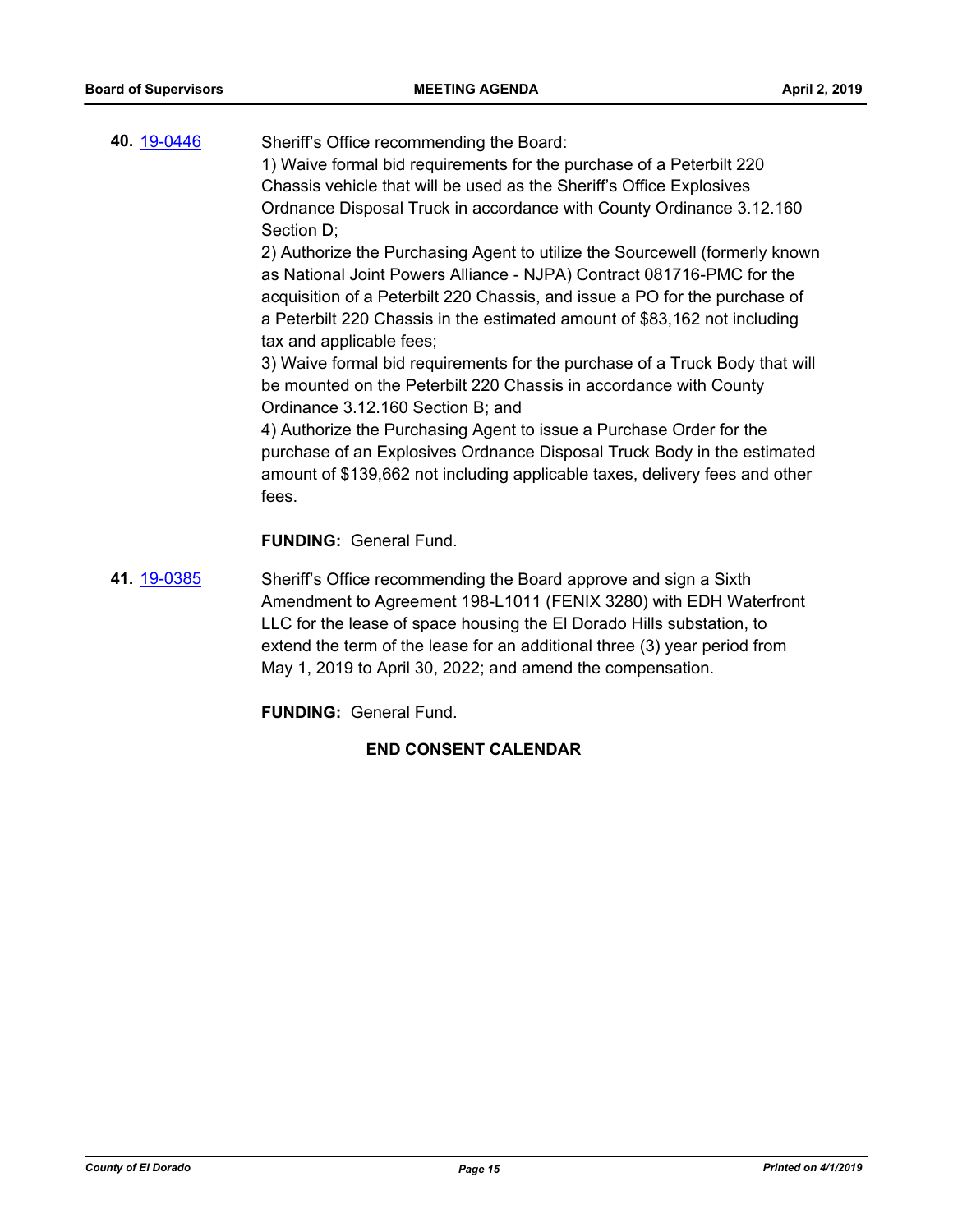## **10:00 A.M. - TIME ALLOCATION**

| 4) Wave full reading by the Clerk of the Board, read by title only, and | 42. 19-0238 | HEARING - Auditor-Controller recommending the Board:<br>1) Conduct a public hearing on April 2, 2019 at 10:00 A.M.;<br>2) Adopt and authorize the Chair to sign the following Resolutions that are<br>on file in the Board Clerk's Office related to the formation of El Dorado<br>County Community Facilities District No. 2019-1 (Bass Lake Hills<br>Services):<br>a) Resolution 040-2019 of Formation of Community Facilities District, to<br>which are attached two exhibits as follows:<br>1) Exhibit A - List of Authorized Services;<br>2) Exhibit B - Rate and Method of Apportionment;<br>b) Resolution 041-2019 Calling Election, to which is attached a form of the<br>Ballot;<br>c) Resolution 042-2019 Declaring Results of Special Landowner Election<br>and Directing Recording of Notice of Special Tax Lien, to which is a form<br>for the Board Clerk's use in canvassing the election results;<br>3) Approve the Introduction (First Reading) of Ordinance 5100 to Levy<br>Special Taxes; and |
|-------------------------------------------------------------------------|-------------|------------------------------------------------------------------------------------------------------------------------------------------------------------------------------------------------------------------------------------------------------------------------------------------------------------------------------------------------------------------------------------------------------------------------------------------------------------------------------------------------------------------------------------------------------------------------------------------------------------------------------------------------------------------------------------------------------------------------------------------------------------------------------------------------------------------------------------------------------------------------------------------------------------------------------------------------------------------------------------------------------------------|
|                                                                         | 43. 19-0328 | HEARING - Department of Transportation recommending the Board:<br>1) Conduct a public hearing to receive public comment of all interested<br>parties for or against the dissolution of the Hawk View Zone of Benefit<br>98613;<br>2) Make findings consistent with the County's Policy and Procedure<br>Guidelines for Creation and Administration of Zones of Benefit Within a<br>County Service Area, as amended February 10, 2015; and<br>3) If there is no majority protest, adopt and authorize the Chair to sign<br>Resolution 039-2019 dissolving the Hawk View Zone of Benefit 98613<br>within County Service Area 9. (Est. Time: 5 Min.)                                                                                                                                                                                                                                                                                                                                                                |

**FUNDING**: N/A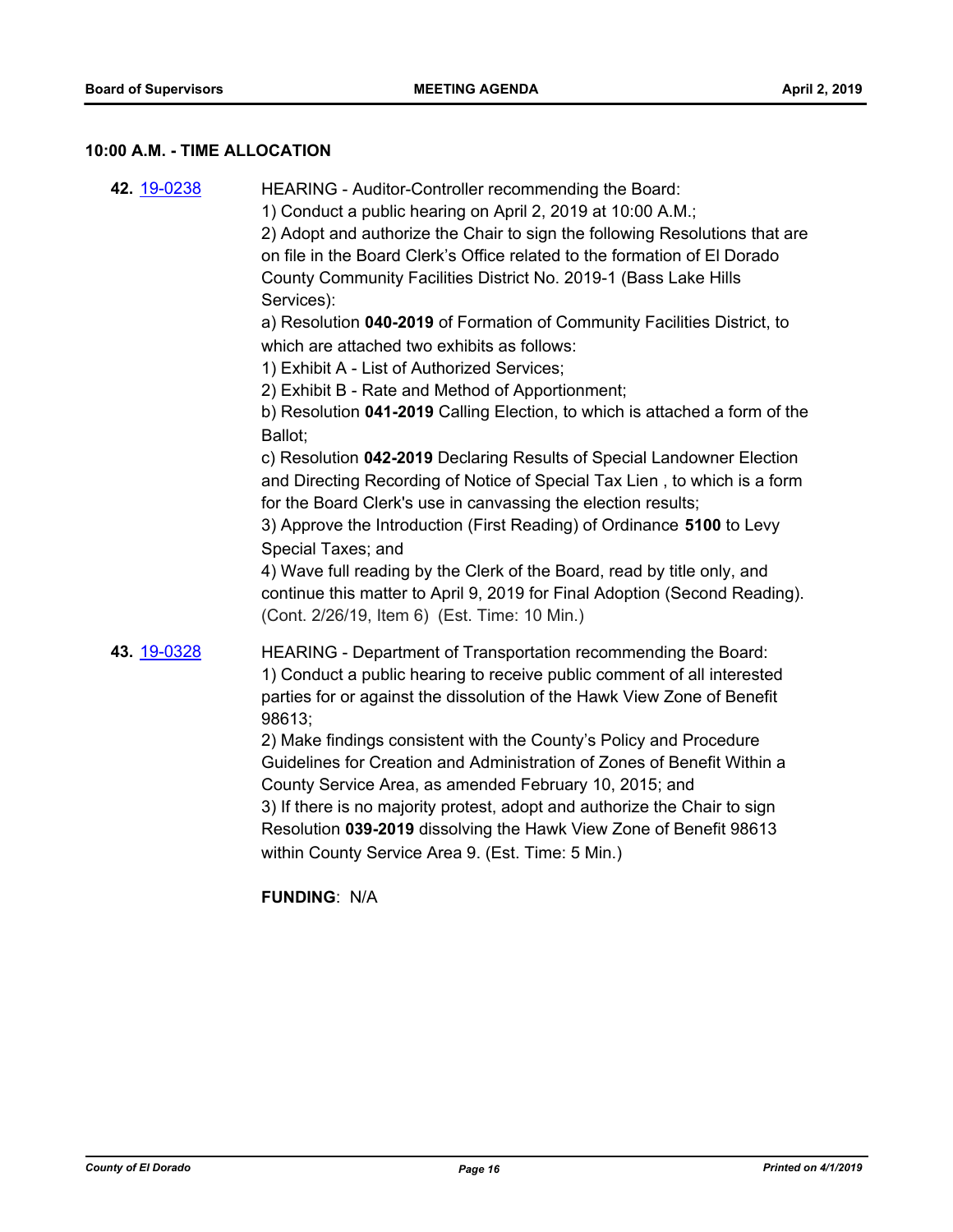#### **11:00 A.M. - TIME ALLOCATION**

| 44 19-0456 | Supervisor Frentzen recommending the Board:<br>1) Honor Purple Heart Veterans and recognize El Dorado County as a<br>Purple Heart County; and<br>2) Approve and authorize the Chair to sign a Proclamation. (Est. Time: 10<br>Min.)                                                   |
|------------|---------------------------------------------------------------------------------------------------------------------------------------------------------------------------------------------------------------------------------------------------------------------------------------|
| 45 19-0363 | Supervisor Novasel recommending the Board:<br>1) Adopt a Proclamation recognizing April 2019 as "Child Abuse<br>Prevention Month" in El Dorado County; and<br>2) Receive and file a presentation by the Child Abuse Prevention Council.<br>(Est. Time: 20 Min.)<br>$E$ UNININIA. NI/A |

#### **FUNDING:** N/A

**46.** [19-0529](http://eldorado.legistar.com/gateway.aspx?m=l&id=/matter.aspx?key=25850) Supervisor Veerkamp recommending the Board: 1) Approve and authorize the Chair to sign a Proclamation recognizing April 2019 as Sexual Assault Awareness Month; and 2) Present the Proclamation to Julie Sena, Director of Development & Community Affairs, The Center for Violence-Free Relationships and acknowledge the "Walk a Mile in Her Shoes" event to be held Saturday May 4, 2019 at 10:00 am at Town Hall in Placerville. (Est. Time: 10 Min.)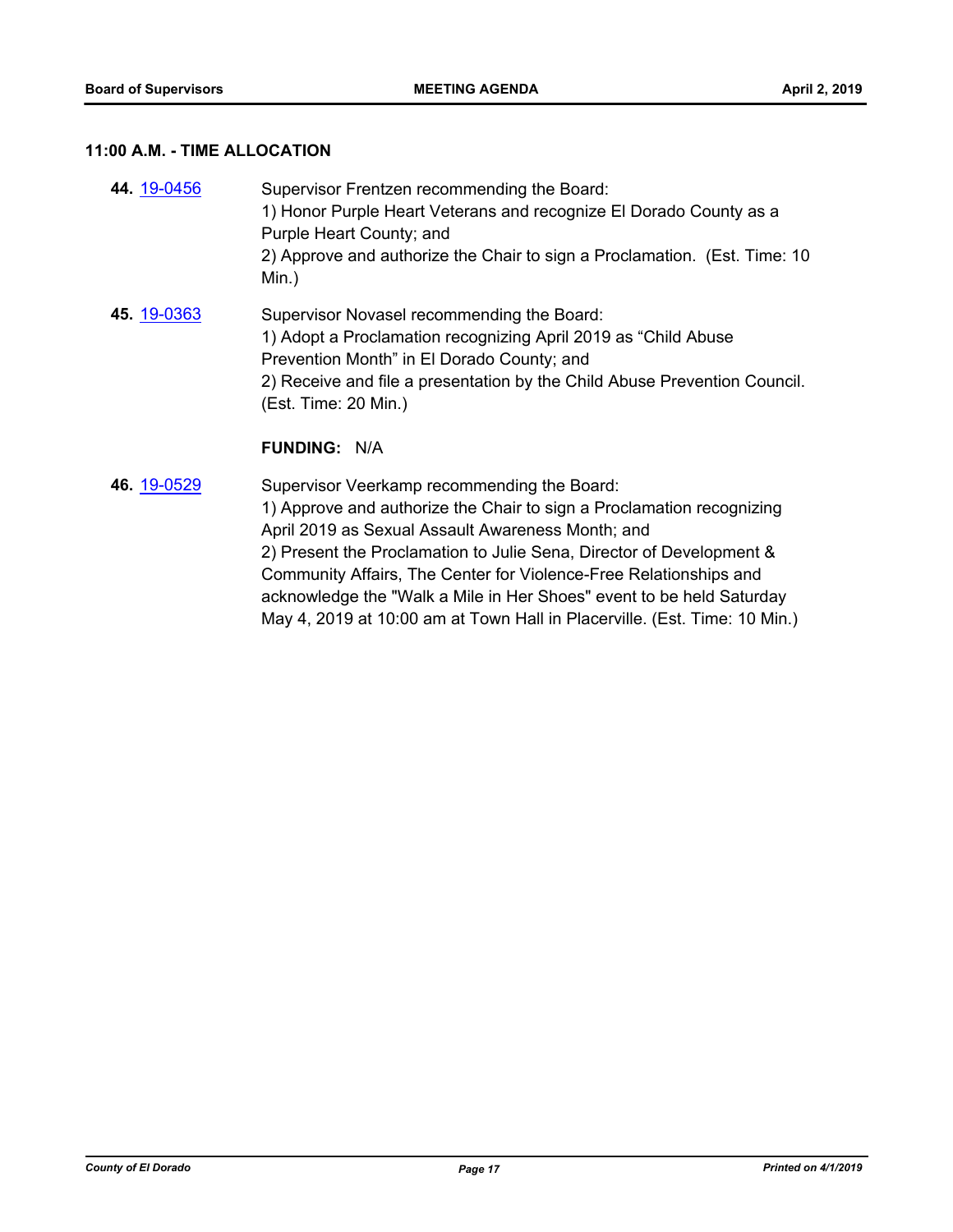#### **ITEMS TO/FROM SUPERVISORS**

**CAO UPDATE**

**ADJOURNMENT**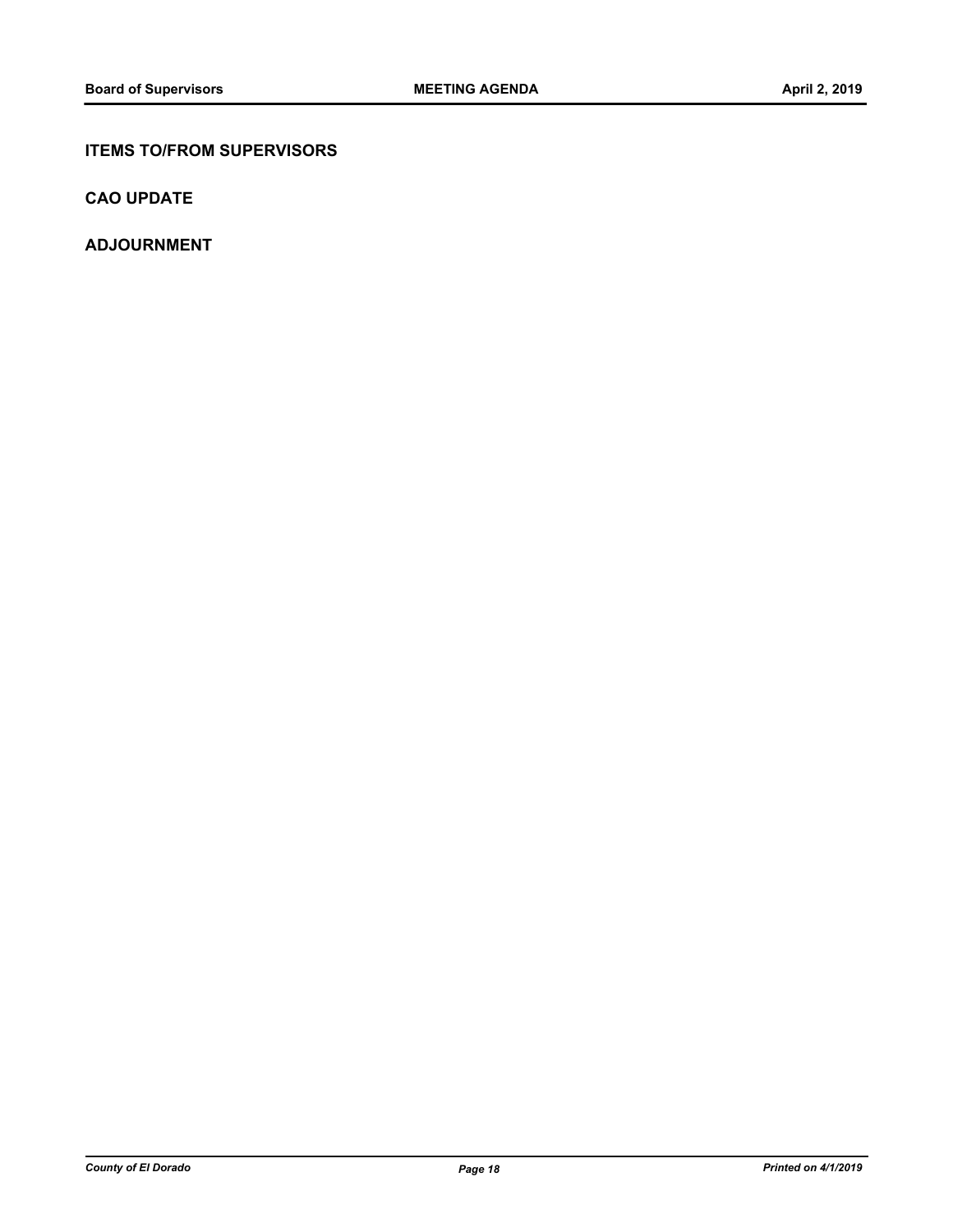#### **CLOSED SESSION**

- **47.** [19-0516](http://eldorado.legistar.com/gateway.aspx?m=l&id=/matter.aspx?key=25837) **Pursuant to Government Code section 54956.8 Conference with Real Property Negotiator**: This body will hold a closed session to give instructions to its negotiator regarding County-owned real property described as APN 115-400-02, Bass Lake Road, El Dorado Hills, CA 95762. Instructions to El Dorado County's negotiator will concern price and terms of payment. Chief Administrative Officer or designee will be the negotiator on behalf of El Dorado County. The party with whom El Dorado County's negotiator may negotiate is the El Dorado Hills Community Services District and its agents. (Est. Time: 5 Min.)
- **48.** [19-0492](http://eldorado.legistar.com/gateway.aspx?m=l&id=/matter.aspx?key=25813) **Pursuant to Government Code Section 54957- Public Employee Performance Evaluation.** Title: Registrar of Voters. (Est. Time: 15 Min.)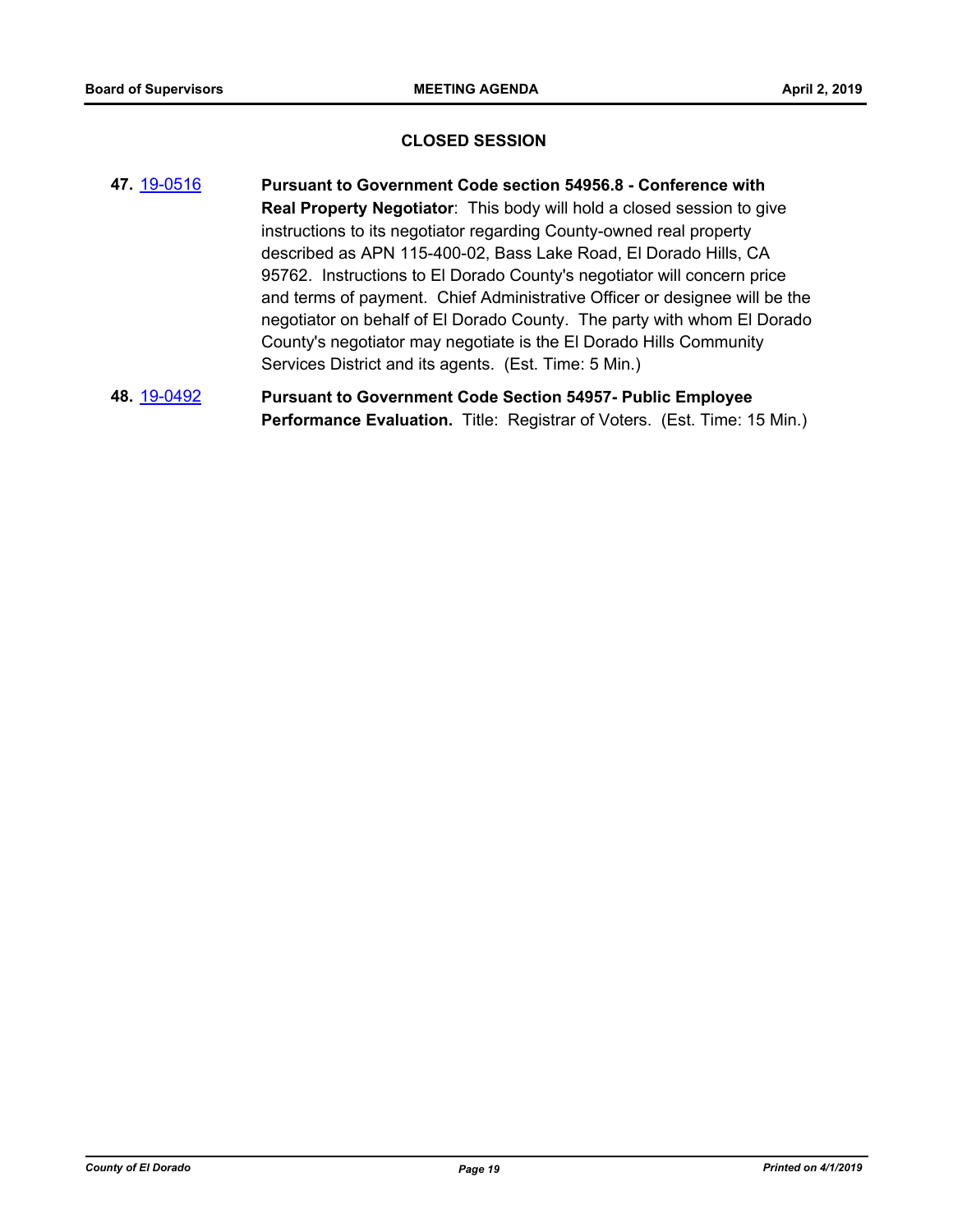On August 19, 2003, the Board adopted the following protocol: It is a requirement that all speakers, County staff and the public, when approaching the podium to make a visual presentation to the Board of Supervisors, must provide the Clerk with the appropriate number of hard copies of the presentation for Board members and the audience.